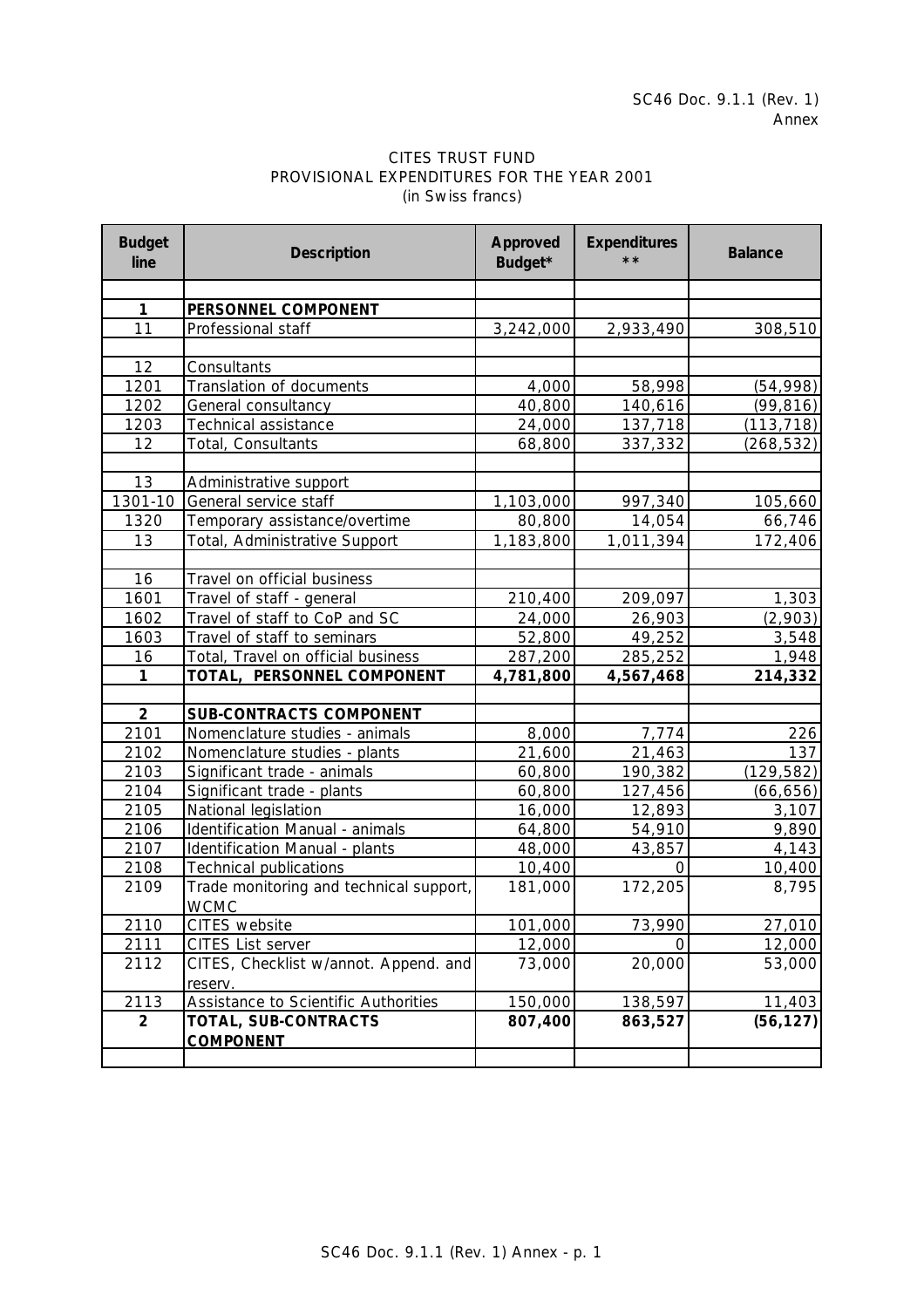| <b>Budget</b><br>line   | <b>Description</b>                   | <b>Approved</b><br>Budget* | <b>Expenditures</b><br>$\star\star$ | <b>Balance</b> |
|-------------------------|--------------------------------------|----------------------------|-------------------------------------|----------------|
|                         |                                      |                            |                                     |                |
| 3                       | <b>TRAINING COMPONENT</b>            |                            |                                     |                |
| 32                      | Group training                       |                            |                                     |                |
| 3201                    | Seminars                             | 40,800                     | 53,365                              | (12, 565)      |
| 3202                    | Training courses                     | 40,800                     | 303,605                             | (262, 805)     |
| 32                      | Total, Group training                | 81,600                     | 356,970                             | (275, 370)     |
|                         |                                      |                            |                                     |                |
| 33                      | <b>Meetings</b>                      |                            |                                     |                |
| 3301                    | <b>Standing Committee</b>            | 99,000                     | 68,758                              | 30,242         |
| 3301a                   | Sturgeon verification missions       | O                          | 79,023                              | (79, 023)      |
| 3302                    | Plants Committee                     | 90,000                     | 85,369                              | 4,631          |
| 3303                    | Animals Committee                    | 90,000                     | 99,188                              | (9, 188)       |
| 3304                    | Criteria Working Group               | 131,000                    | 99,375                              | 31,625         |
| 33                      | Total, Meetings                      | 410,000                    | 431,712                             | (21, 712)      |
| 3                       | TOTAL, TRAINING COMPONENT            | 491,600                    | 788,682                             | (297, 082)     |
| 4                       | <b>EQUIPMENT AND PREMISES</b>        |                            |                                     |                |
| 41                      | Expendable equipment                 |                            |                                     |                |
| 4101                    | Office supplies                      | 64,000                     | 47,146                              | 16,854         |
| 41                      | Total, Expendable equipment          | 64,000                     | 47,146                              | 16,854         |
|                         |                                      |                            |                                     |                |
| 42                      | Non-expendable equipment             |                            |                                     |                |
| 4201                    | Non-expendable equipment             | 84,800                     | 73,877                              | 10,923         |
| 42                      | Total, Non-expendable equipment      | 84,800                     | 73,877                              | 10,923         |
|                         |                                      |                            |                                     |                |
| 43                      | Premises                             |                            |                                     |                |
| 4301                    | Maintenance costs                    | 121,600                    | 123,967                             | (2, 367)       |
| 43                      | Total, Premises                      | 121,600                    | 123,967                             | (2, 367)       |
| $\overline{\mathbf{4}}$ | TOTAL, EQUIPMENT AND PREMISES        | 270,400                    | 244,989                             | 25,411         |
|                         | <b>COMPONENT</b>                     |                            |                                     |                |
| 5                       | MISCELLANEOUS COMPONENT              |                            |                                     |                |
| 51                      | Operation and maintenance of         |                            |                                     |                |
|                         | equipment                            |                            |                                     |                |
| 5101                    | Maintenance of computers             | 8,000                      | 1,430                               | 6,570          |
| 5102                    | Maintenance of photocopiers          | 56,800                     | 62,827                              | (6, 027)       |
| 51                      | Total, Operations and maintenance of | 64,800                     | 64,257                              | 543            |
|                         | equipment                            |                            |                                     |                |
|                         |                                      |                            |                                     |                |
| 52                      | <b>Reporting/Printing Costs</b>      |                            |                                     |                |
| 5201                    | CoP-related documents                | 32,800                     | 38,393                              | (5, 593)       |
| 5202                    | Documents not related to CoP         | 40,800                     | 25,855                              | 14,945         |
| 5203                    | Permits on security paper            | 25,000                     | 29,102                              | (4, 102)       |
| 5204                    | Other publications                   | 20,000                     | 32,010                              | (12, 010)      |
| 5205                    | Newsletter                           | 23,000                     | 16,050                              | 6,950          |
| 52                      | Total, Reporting/Printing costs      | 141,600                    | 141,411                             | 189            |
|                         |                                      |                            |                                     |                |
|                         |                                      |                            |                                     |                |